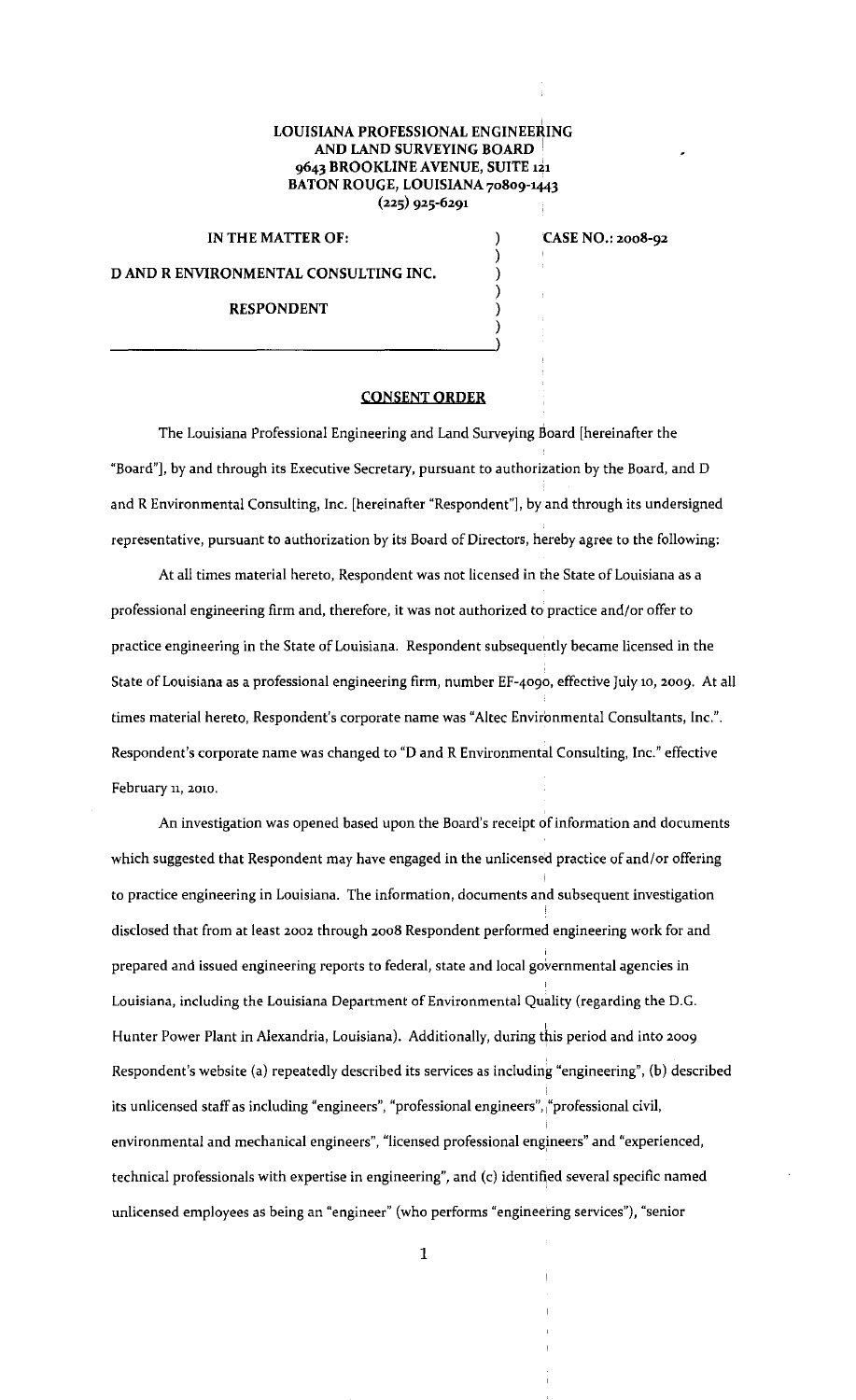**engineer", "professional engineer" and/or "environmental engineer". Furthermore, during this**  period in letters and reports to clients on Respondent's letterhead, Respondent's employees who signed those documents identified themselves as an "engineer" and/or "professional engineer". On its website Respondent lists its office address as being in Louisiana.

La. R.S. 37:681 and 37:7oo(A)(1) and (7) prohibit the practicing of and/or the offering to practice engineering and the use of the words "engineer", "engineering" or any modification or derivative thereof in a person's form of business or activity in the State of Louisiana without proper licensure. La. R.S. 37:700(H) permits the Board to take enforcement action against persons who violate La. R.S. 37:681 and 37:700(A)(1) and (7), upon a finding of guilt following the preferral of charges, notice and hearing and a majority vote of its entire membership authorized to participate in the proceeding. La. R.S. 37:681, 37:700(A)(1) and (7) and 37:700(H) were in effect at all times material hereto.

It is undisputed that (a) at all times material hereto Respondent was not licensed to practice and/or offer to practice engineering in Louisiana; (b) from at least 2002 through 2008 Respondent performed engineering work for and prepared and issued engineering reports to federal, state and local governmental agencies in Louisiana; (c) during this period and into 2009 Respondent's website (i) repeatedly described its services as including "engineering", (ii) described its unlicensed staff as including "engineers", "professional engineers", "professional civil, **environmental and mechanical engineers", "licensed professional engineers" and "experienced,**  technical professionals with expertise in engineering", (iii) identified several specific named **unlicensed employees as being an 11engineer" (who performs ' 1 engineering services"), "senior**  engineer", "professional engineer" and/or "environmental engineer" and (iv) listed Respondent's office address as being in Louisiana; (d) during this period in letters and reports to clients on Respondent's letterhead, Respondent's employees who signed those documents identified themselves as an "engineer" and/or "professional engineer"; and (e) Respondent practiced and/or offered to practice engineering and used the words "engineer", "engineering" or a modification or derivative thereof in connection with its name or form of business or activity in Louisiana without proper licensure.

By letter dated December 22, 2009 the Board gave notice to Respondent that it was considering the preferral of charges against Respondent on the grounds that it may have violated La. R.S. 37:681 and 37:7oo(A)(l) and (7), relative to the practicing of and/or offering to practice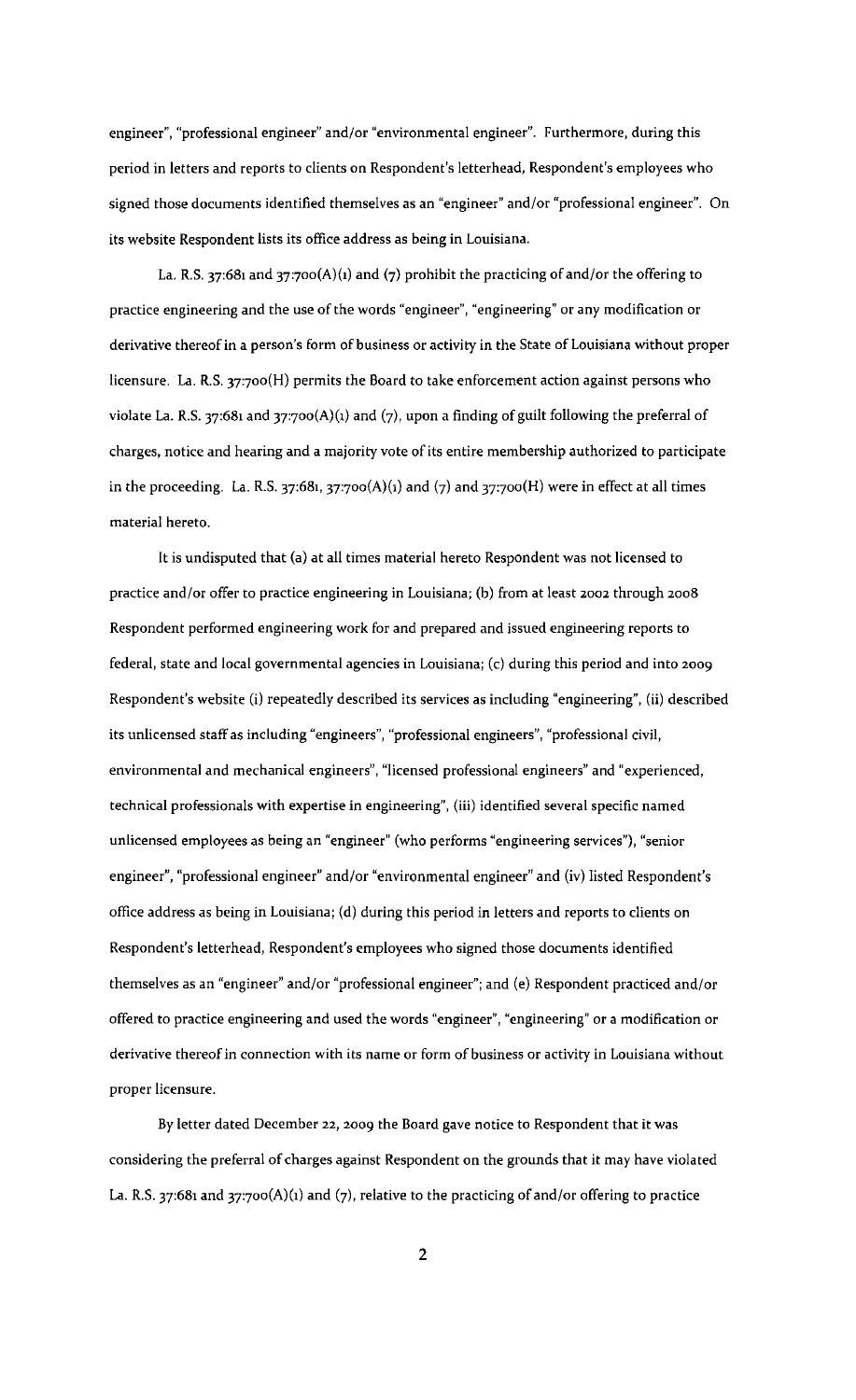engineering and the use of the word "engineer", "engineering" or any modification or derivative thereof in a person's form of business or activity in the State of Louisiana without proper licensure.

Wishing to dispense with the need for further enforcement action and to conclude the instant proceeding without further delay and expense, for the purpose of this proceeding only, Respondent and the Board do hereby enter into this Consent Order, in which Respondent of its own free will consents to the issuance of a Consent Order by the Board, wherein Respondent agrees that (a) it will pay a fine of one thousand (\$1,ooo.oo) dollars, (b) it will pay administrative costs of five hundred twenty-four and 84/100 (\$524.84) dollars, and (c) this Consent Order will be published on the Board's website and a summary of this matter will be published in the Board's official journal, the Louisiana Engineer and Surveyor Journal, and reported to the National Council of Examiners for Engineering and Surveying (NCEES), identifying Respondent by name.

Respondent admits to violations of the referenced statutes and/or rules regarding the practice of and/or offering to practice engineering and the use of the words "engineer", "engineering" or any modification or derivative thereof in a person's form of business or activity in the State of Louisiana without proper licensure. Respondent acknowledges awareness of said laws and/ or rules and states that it will comply with all applicable laws and rules henceforth. Respondent has been advised of its right to be represented by counsel before the Board and/or to appear at any hearing personally or by counsel and to present witnesses and evidence in its own behalf, and it hereby waives this right and its right to appeal; and it states affirmatively that it has been afforded all administrative remedies due it under the law.

Therefore, in consideration of the foregoing and by its signing this Consent Order, Respondent does hereby waive its right to a hearing before the Board, to the presenting of evidence and witnesses in its behalf, to Findings of Fact and Conclusions of Law in this case, and to judicial review of this Consent Order.

Respondent hereby represents (a) that it fully understands the meaning and intent of this Consent Order, including but not limited to its final and binding effect, (b) that it has voluntarily entered into this Consent Order and that no other promise or agreement of any kind has been made to or with it by any person whatsoever to cause the execution of this instrument and (c) that the sanctions set forth in this Consent Order do not prevent the Board from taking further disciplinary or enforcement action against Respondent on matters not specifically addressed in this Consent Order.